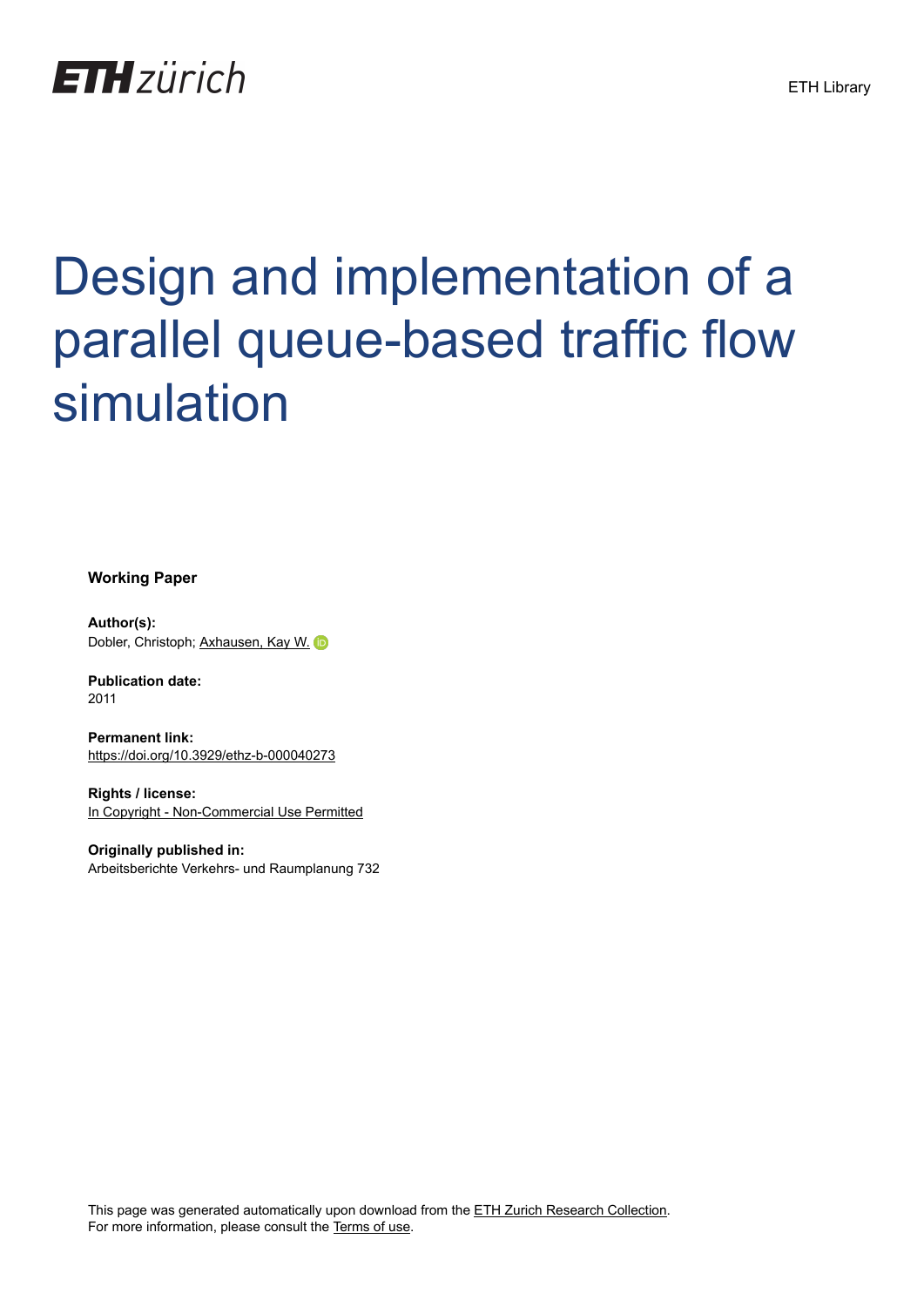# <sup>1</sup> Design and Implementation of a Parallel Queue-Based Traffic Flow Simulation

- <sup>2</sup> Date of submission: 2010-jul-28
- Christoph Dobler IVT, ETH Zurich, CH-8093 Zurich phone: +41-44-633 65 29 fax: +41-44-633 10 57 dobler@ivt.baug.ethz.ch 3
- Kay W. Axhausen IVT, ETH Zurich, CH-8093 Zurich phone: +41-44-633 39 43 fax: +41-44-633 10 57 axhausen@ivt.baug.ethz.ch 4
- <sup>5</sup> Words: 6032, Figures: 5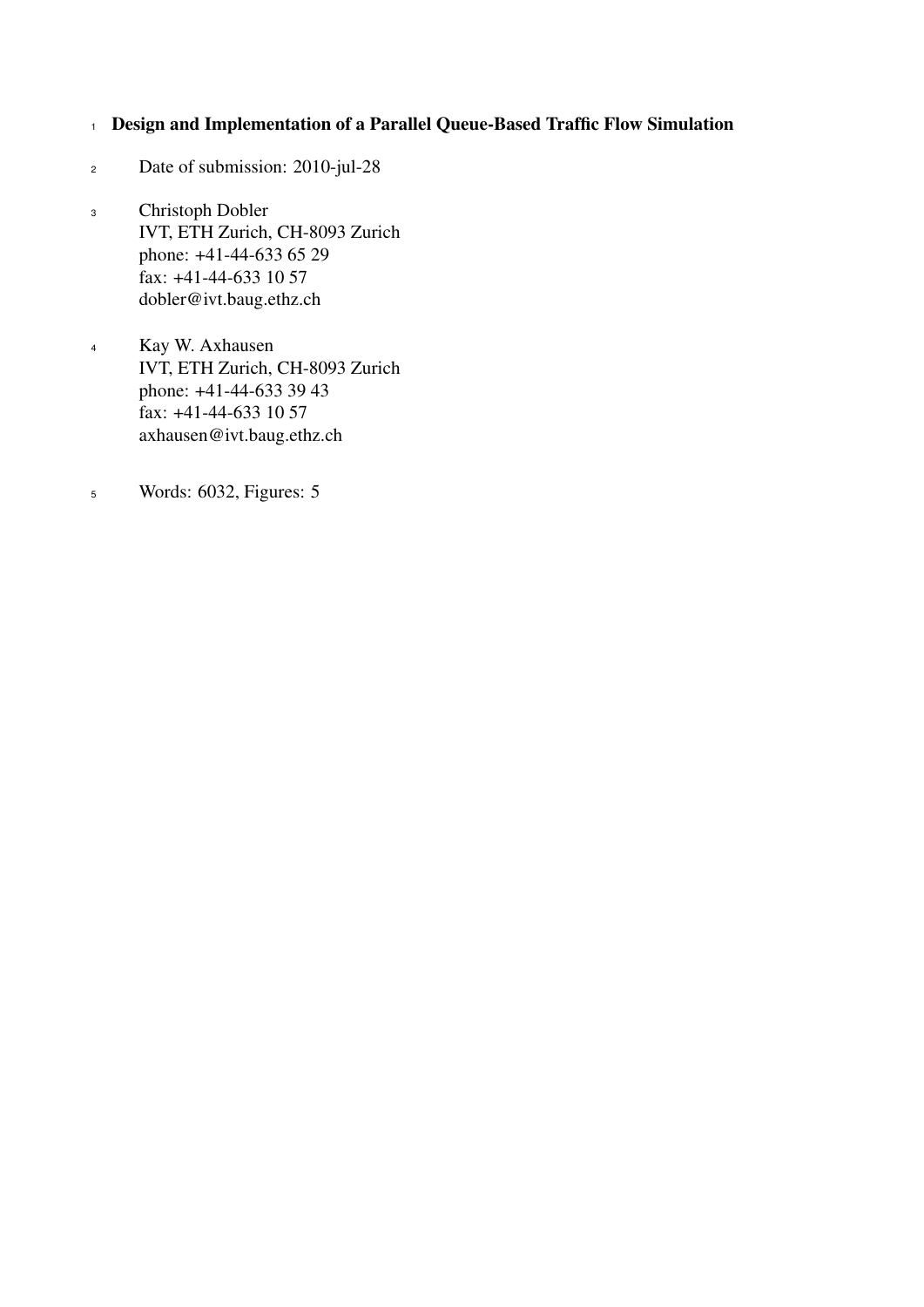# ABSTRACT

Today, agent based micro-simulations are widely used in the field of transport planning and

traffic management. One important requirement is the ability to simulate large scale scenarios

<sup>8</sup> in reasonable time. An obvious approach to reduce the computation time of such scenarios is

to use multiple CPU cores.

 This paper presents the implementation of a parallel queue simulation for MATSim written in Java. Existing parallel traffic micro-simulations are reviewed concerning their paralleliza- tion approaches as well as the reached performance gains. Various concepts how to model the progress of time and how to distribute computational workload among multiple CPU cores are discussed. Based on an analysis of the MATSim framework regarding its structure, per- formance and extensibility the concepts for the parallel queue simulation are selected and im- plemented. Performance tests with different sized scenarios are conducted. An analysis of the results shows that especially for large scale scenarios a significant performance gain is reach-able.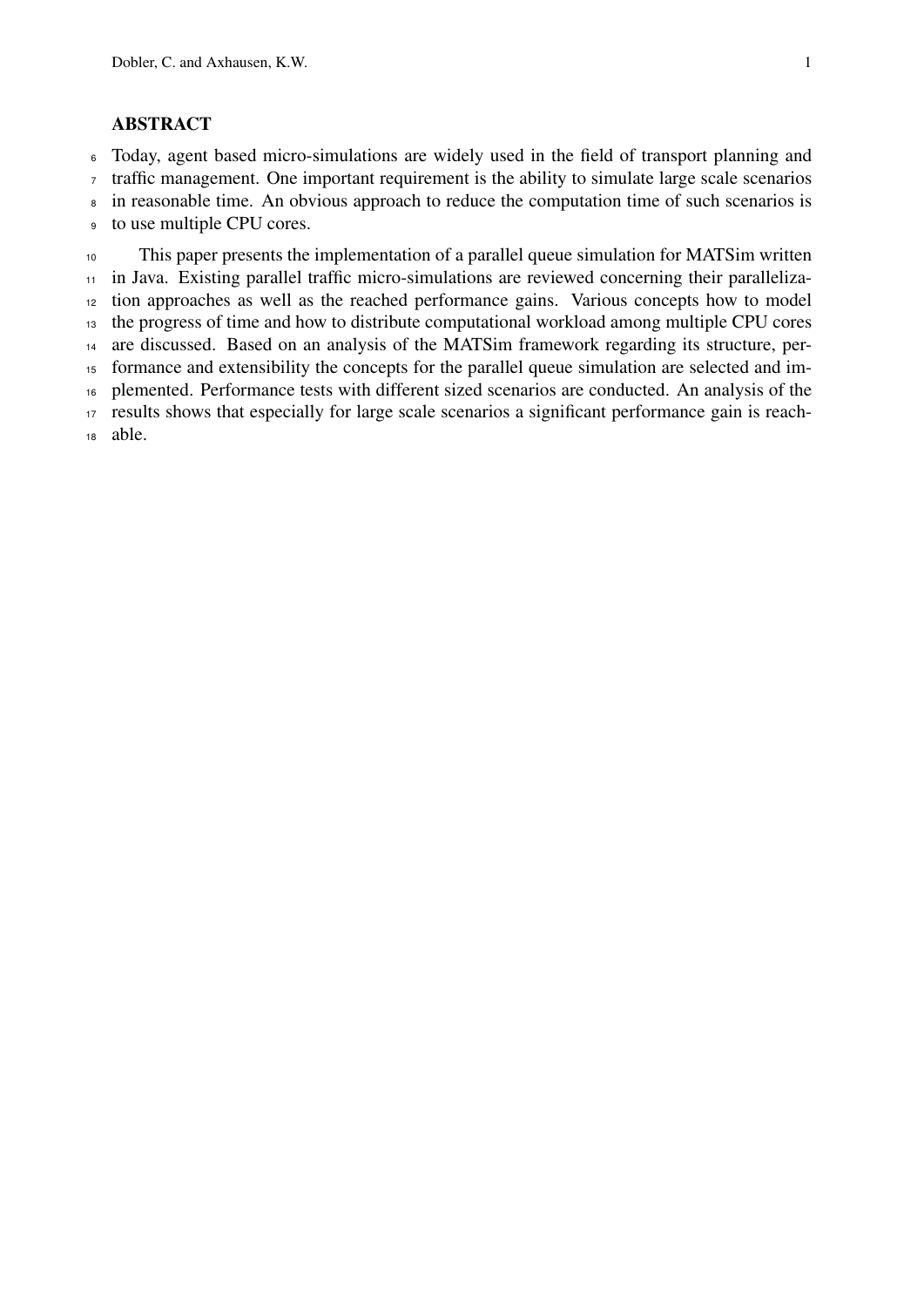### INTRODUCTION AND RELATED WORK

 Today, agent based micro-simulations are widely used in the field of transport planning and traffic management. One important requirement is the ability to simulate large scale scenarios in reasonable time. Until the end of the last millennium, the main focus in CPU development was to increase the computing power of a single CPU core. As a result, a simulation could be simply sped up by using a faster CPU.

 Within the last years, the development focus has changed dramatically. Today, it can be assumed that in the near future computers with multi core CPUs will become state of the art. Increasing the computing power of a CPU is mainly based on the usage of multiple cores where each core for itself will not have a significantly better performance than an old single core CPU.

 As a result, existing program code has to be adapted to be able to benefit from this new multi-core architecture. Typically, this makes considerable changes in the program structure necessary because the program logic has to be switched from sequential to parallel. This paper 31 presents the implementation of a parallel queue simulation which results in a major speedup and therefore reduces the simulation time of large scale scenarios significantly.

 Here, existing work in the field parallel transport simulations is determined. This includes an overview of existing parallel simulations tools as well as the techniques which they use for the parallelization. Additionally commonly used approaches to model the progress of time within a simulation are described and analyzed regarding their suitability for a parallel im- plementation. Moreover it is discussed how the computation effort of a simulation can be distributed among multiple CPU cores. Subsequently, MATSim, a framework for iterative, agent-based micro-simulations, is described with a special focus on its simulation modules. Based on the findings from the previous sections, in the implementation section the selection <sup>41</sup> and implementation of a parallelization approach is described. Afterwards the performance of the implementation is measured and evaluated using various real world scenarios. The paper closes with some conclusions and the outlook on further work.

## Parallel Traffic Flow Micro-Simulations

 In this section we present a selection of previous work related to parallel traffic flow micro-simulations. An overview on traffic flow simulations in general is for example given by *(*[1](#page-15-0)*)*.

*(*[2](#page-15-1)*,* [3](#page-15-2)*,* [4](#page-15-3)*,* [5](#page-15-4)*)* give a detailed overview on the topics of (multi-)agent-systems and simulations.

 Various existing micro-simulations have been ported to parallel computers. As described by *(*[6](#page-16-0)*)* AIMSUN2 uses a shared memory approach based on a parallel threads. Each of these threads is a sequence of instructions executed within the context of a process. If a process hosts multiple threads they can access the same data at the same time which may lead to inconsisten- cies or deadlocks. Therefore, it has to be ensured that changes on the data are only allowed by one thread at a time. The distribution of the calculation effort is done by introducing a system with so called blocks and layers. A block contains objects which interact with each other in a simulation step. A layer groups blocks which do not influence each other and therefore can be simulated simultaneously. By using 8 parallel threads, they reach performance gains up to a factor of  $3.5$ .

 A mesoscopic traffic simulation model is implemented by DYNEMO *(*[7](#page-16-1)*)*. A parallel imple- mentation for distributed multiprocessor systems with distributed memory has been developed. The parallelization is based on the usage of subnetworks which are created by splitting the net-work along intersections. As a result the split intersections are duplicated and exist in multiple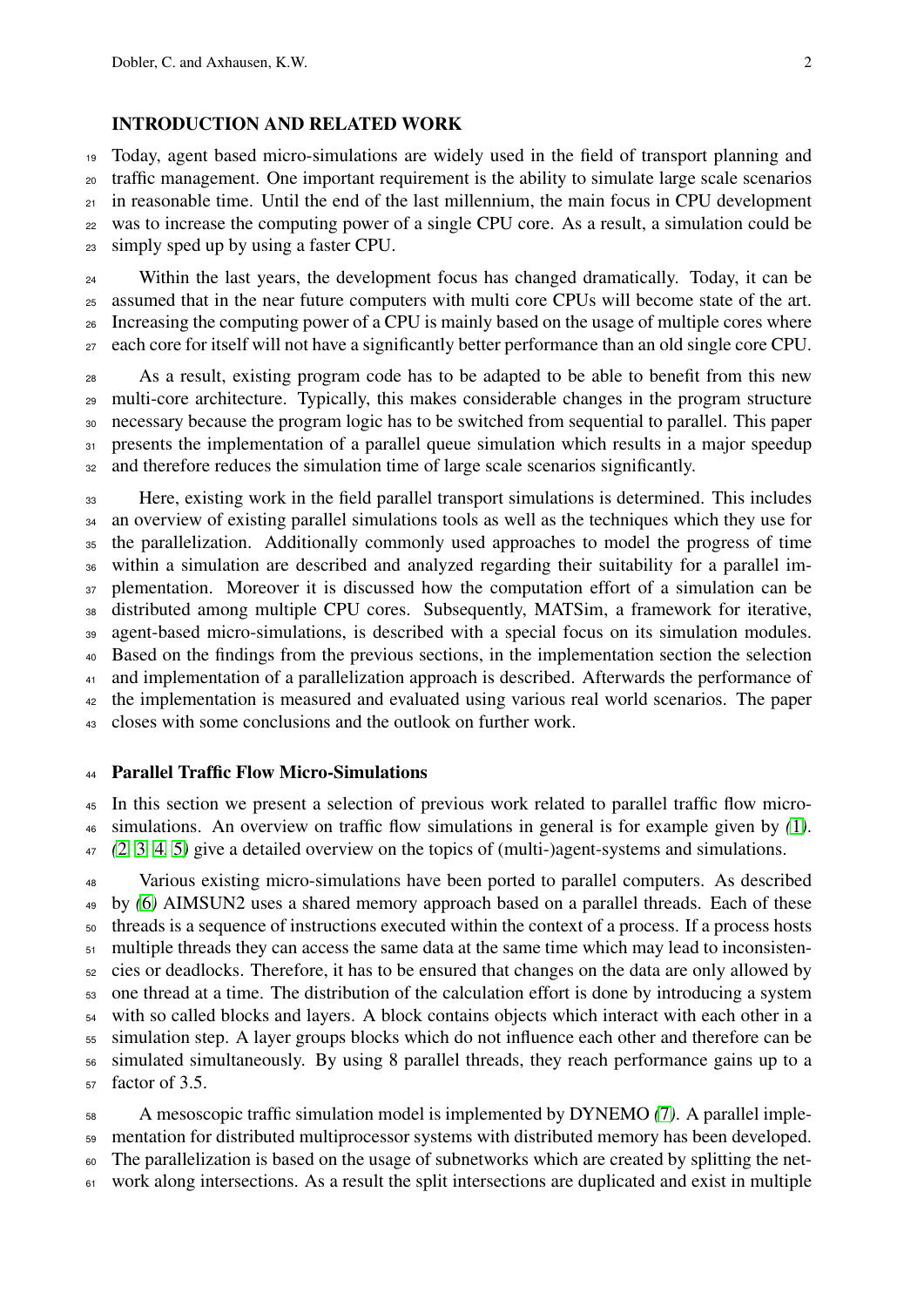subnetworks. To simulate traffic between the subnetworks so called transit-storage links are introduced. They accumulate cars which want to proceed to links belonging to another subnet-<sup>64</sup> work. After each simulation step the subnetworks exchange the cars on those transit-storage links. A speed-up of factor 15 using 19 processors is reported.

 The parallel implementation of TRANSIMS uses a cellular automata approach *(*[8](#page-16-2)*)*. The calculation effort is distributed among parallel distributed processors by splitting the network into domains. The cuts are performed in the middle of links. Each of the divided links is fully represented in both domains. The consistency between different processors is maintained by exchanging information about the divided links. TRANSIMS uses an iterative simulation approach to do adaptive load balancing. During each iteration the calculation times for all intersections and links are measured. By using this data the load balance is optimized from iteration to iteration.

 An event-driven parallel queue-based micro-simulation for MATSim is introduced by Charypar *et al. (*[17](#page-16-3)*)*. In contrast to the other described parallel simulations it can be run on shared memory computers utilizing multiple CPUs. The workload is distributed by an adaptive domain decomposition approach. A small test scenario is sped up by a factor of 53 when using 64 CPU cores.

 There is a multiplicity of other parallel agent-based traffic micro-simulations that are not discussed here because they employ similar concepts *(*e.g. [9](#page-16-4)*,* [10](#page-16-5)*)*.

81 As can be seen, a major part of those parallel micro-simulations use the concept of dis- tributed computation. Distributed systems consist of multiple computers which are loosely coupled—e.g. through a computer network—where interactions between the computers are 84 relatively slow. Parallel computing in contrast means parallel execution of calculations on multi-processor (and / or multi-core) computing platforms. Interactions between different pro-cessors are significantly faster than on distributed computers *(*[11](#page-16-6)*)*.

 When most of those micro-simulations were written distributed computation was a com-88 monly used technology. Multi-processor systems were expensive and possible scenarios sizes 89 limited by the available amount of memory. However, today the situations has changed dramat- ically. Even typical workstations use multi-core CPUs and several GB of memory. Therefore parallel computing has gained an enormous amount of attractiveness. Especially large scale 92 scenarios—as they are frequently used today—may profit from such a paradigm shift. E.g. applying a domain decomposition approach to a high resolution network will create a huge amount of shared links and / or nodes which again will result in many interactions between different processors. While those interactions can be handled in reasonable time by a parallel computing implementation, they may significantly slow down an approach based on distributed computing.

#### Modelling the Progress of Time

 A common criterion to classify simulations is grouping them by the way they model the progress of time. The two mainly used approaches in the field of traffic flow simulations are time step based and event based.

 A simple method to model the progress of time is to divide the simulated period into equal sized time slices (*time slice*, *time bin* and *time step* are used synonymous in this context). For each of these time slices the state of the simulated system has to be evaluated—which is one major drawback of this approach. Even if nothing happens between two time steps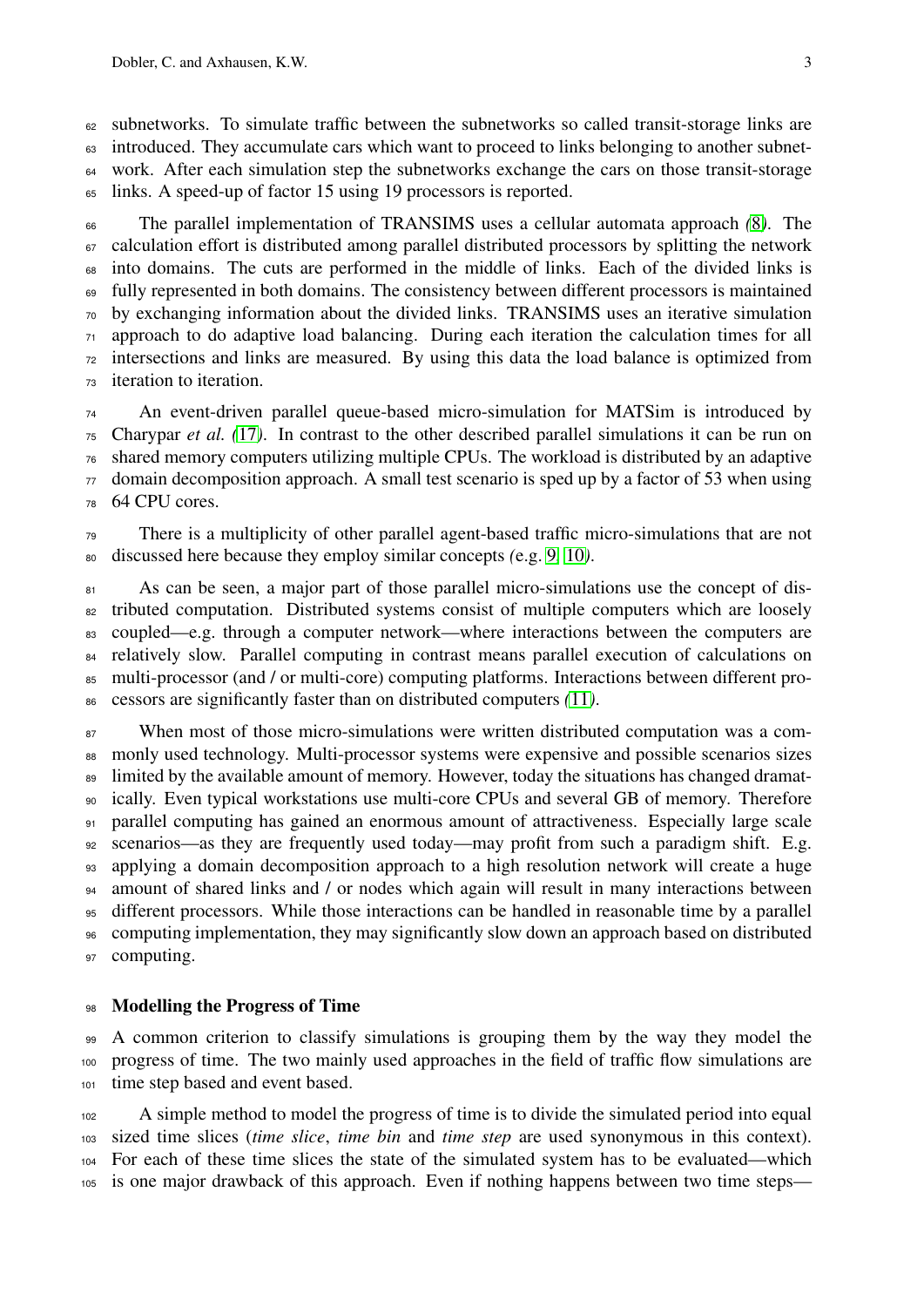and, therefore, the system state does not change—the state of the system has to be calculated. Another problem is determining the size of the time steps. On the one hand, using too short time slices results in unnecessary long calculation times. Too long time bins, on the other hand, may lead to poor or even wrong simulation results. In many simulated systems, the number of events occurring during a time step varies significantly. Thus, it is necessary to choose the time step size according to the peak times.

 Think of a road where on average every 60 seconds a car is driving along. During the peak hour, significantly more vehicles may pass that road, e.g. one every 10 seconds. Having a time 114 step of 10 seconds seems to be appropriate when looking at the average flow rate but clearly is too large with respect to the rate during the peak hour. One obvious solution for this problem is to adapt the size of the time slices during the simulation, which can be done dynamically depending on the results of previous time steps or based on predefined rules resulting from existing knowledge (e.g. the peak hours of the call center are known). However, a problem that cannot be solved by adapting the size of the time bins is load balancing. Again, this can be illustrated with the simulation of roads. If not a single road but an entire road network is simulated, it is obvious that the traffic flow rate differs depending on the location of a road. As a result, the time step size has to be small during the whole simulation, which again results in a high computational effort.

 Typically, simulation software based on a time step approach can be parallelized quite sim- ply. The main requirement is that the events which occur within a time step can be separated into groups that are independent from each other. In the road network example, this could be e.g. a group for every road in the network. In a parallel implementation, each of those groups could be handled by a separate simulation thread which synchronizes its data with the other threads at the end of each time step.

 Another even more intuitive possibility to simulate time is an event driven approach. In a discrete-event simulation, the operations within a simulated system are represented as a chrono- logically ordered list of events. Each event occurs at a given point in time and causes a change of the system state *(*[12](#page-16-7)*)*. Using again a road as example, every car entering or leaving a road would create such an event.

 Classic event driven simulation modules use internally a list of events which have to be processed at their scheduled future point in time *(*[13](#page-16-8)*,* [14](#page-16-9)*)*. During the simulation the events are processed in chronological order—when the list is empty the simulation ends. The scheduled events can be predefined before the simulation starts and / or be created during a running simu- lation. In a distributed event driven simulation employing multiple threads leads to a situation where each simulation thread uses its own simulation clock. This clock is not linked to the clocks of the other threads. Combined with the different calculation efforts of the threads, this results in varying current simulation times. Thus, situations will occur where the events are not processed in a chronological order anymore.

 Several solutions to solve this problem have been proposed which can be divided into opti- mistic and conservative approaches *(*e.g. [13](#page-16-8)*,* [15](#page-16-10)*,* [14](#page-16-9)*,* [11](#page-16-6)*,* [16](#page-16-11)*)*. Optimistic approaches assume that such timing problems will not occur very often. Therefore, the threads can process the events without checking whether other events should be handled before. However, if a timing problem appears, a roll back procedure has to be performed which turns the multiple simulation clocks back to the point in time where the events can be processed in the correct order. Another pos- sible solution is a conservative approach where each thread has to check whether its simulation time can be advanced or not. Doing so ensures on one hand that no roll back procedures have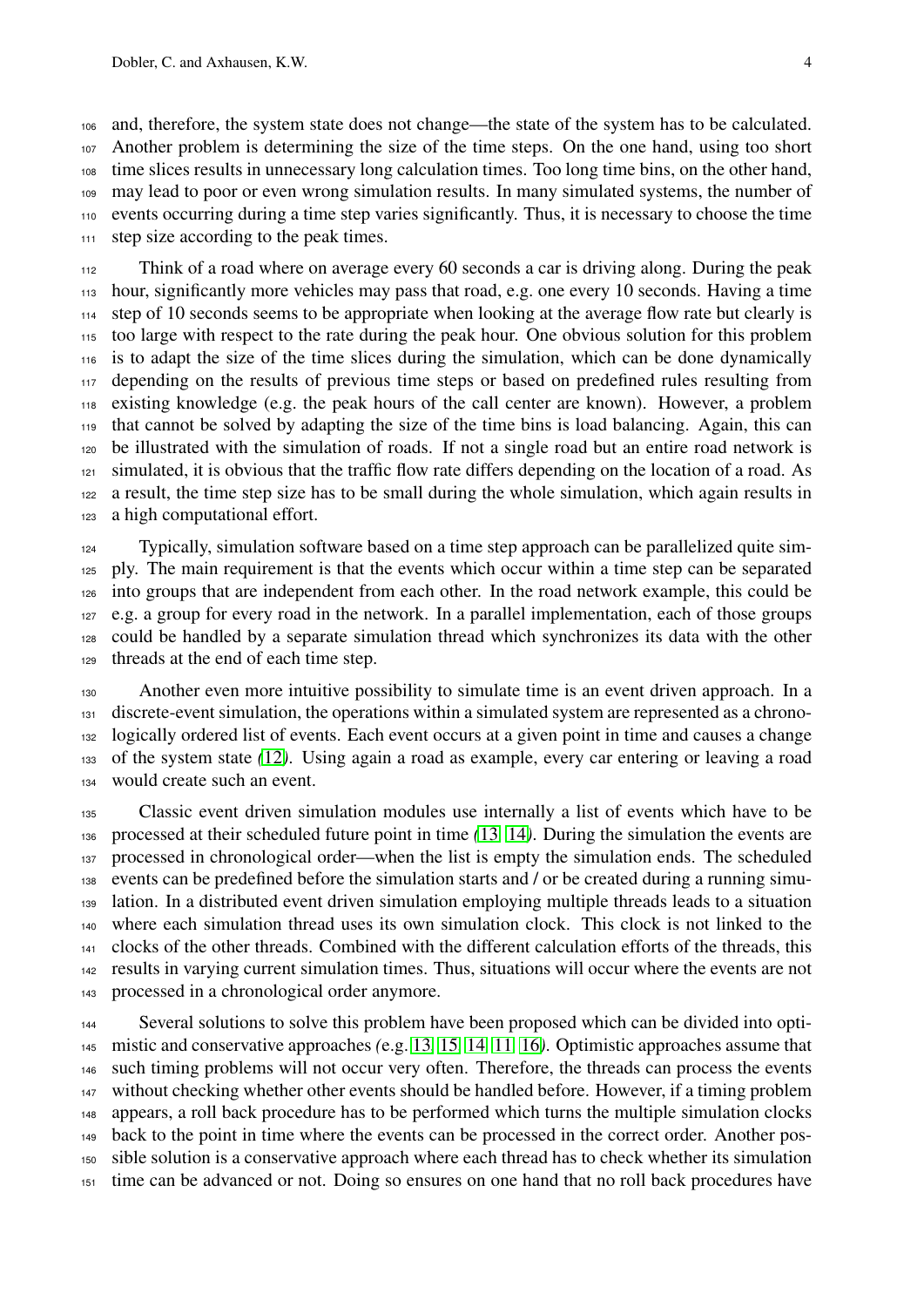to be performed but on the other hand causes additional calculation effort for the consistency checks.

154 Depending on the simulated problem the one or the other approach performs better. How- ever, experiments with real world scenarios in the field of traffic flow simulations show that event driven approaches tend to perform better than time step based ones. In such scenarios the traffic volumes and their distribution in the network varies significantly in space and time which results in a large computational overhead for time step based simulations *(*[17](#page-16-3)*)*.

#### Distribution of the Workload

 The computational power of parallel computers can be utilized by one of two fundamentally different approaches. On the one hand, new simulation software can be developed which in- corporates algorithms that are designed to be run on parallel computers. On the other hand, existing software can be adapted to be able to do parallel simulations *(*e.g. [18](#page-16-12)*)*. Regardless of the approach pursued a parallel simulation has to split up the total computational effort into small packages which can be handled by the parallel executed modules of the simulation.

 In a *functional decomposition*, the tasks that have to be performed are assigned to different simulation modules. In a traffic flow simulation, one module could do the routing while an- other one could execute the movement of the vehicles. Such a decomposition is often easy to implement but the achievable speed-up is limited by the number of tasks that can be performed simultaneously *(*[8](#page-16-2)*)*.

 Another approach commonly used in the field of parallel traffic flow simulation *(*e.g. [9](#page-16-4)*,* [10](#page-16-5)*,* [8](#page-16-2)*,* [7](#page-16-1)*)* is *domain decomposition*. The aim is to divide the simulation problem into pieces with approximately equal computational effort. Each of those pieces is handled by one CPU core. Such an approach performs best if the domains do not interact with each other. Then, almost linear performance gains can be realized. However, in typical traffic simulation interactions between domains occur quite frequently. Thus, their influence on the overall performance cannot be ignored. Each time such interactions take place a certain amount of calculation overhead—overhead in this context are calculations that would not be necessary in a non- parallel simulation—is created. Depending on that overhead the reachable performance gain is limited.

 Another factor that can significantly influence performance is the load balance between the domains. The domain with the highest calculation effort affects the total duration of a simula- tion run. Depending on the kind of simulated problem various solutions can be used to reach an approximately even balance. Using static domains is often sufficient for simple and well known problems where the calculation effort can be predicted with high accuracy. If the prob- lem gets more complex adapting the size of the domains dynamically is an obvious possibility to keep the calculation effort balanced. Various different dynamic load balancing strategies are for example discussed by *(*[19](#page-16-13)*)*. However, adapting the domain sizes again produces additional overhead. Hence, accepting a certain amount of imbalance between the calculation efforts may be preferable.

 When applying *domain decomposition* to a traffic flow simulation it is feasible to create the domains based on the simulated network structure. The infrastructure objects like links, nodes and traffic lights are assigned to the domains. The agents are dynamically assigned to the thread that handles the infrastructure object on which they are physically present.

Selecting the objects that belong to a domain again can be done in different ways. Using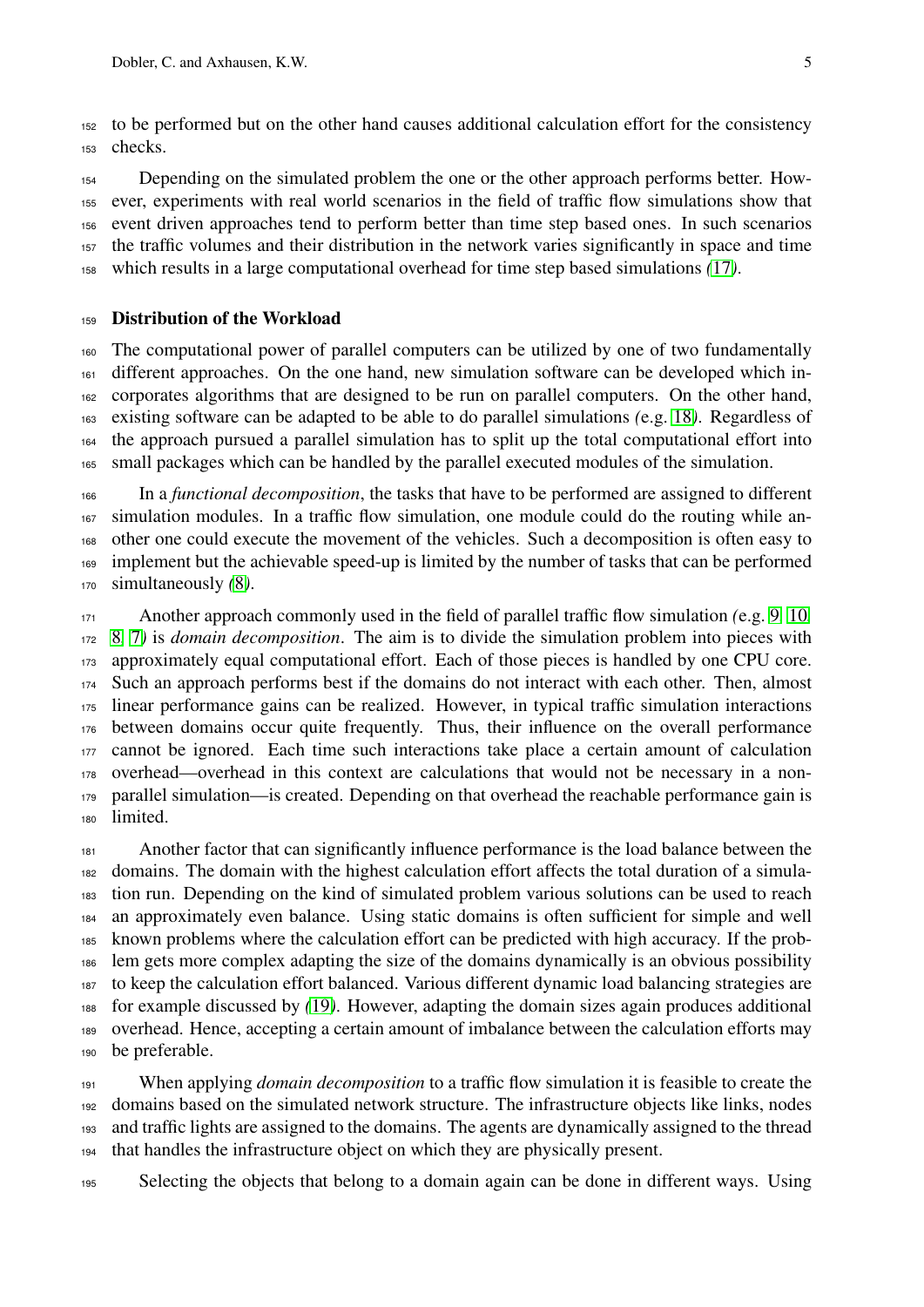a random assignment typically results in a good load balance between the domains and there- fore no further mechanisms to check and adapt the balance are needed. Another advantage of a random approach is that it is simple to implement and no problem specific knowledge is necessary. A clear drawback is that the amount of interactions between different domains is extremely high.

201 Another approach is to create the domains based on the network structure. Areas with high connectivity are consolidated into domains and domain boarders are placed in areas with only low connectivity. A significant advantage of such an approach is that the level of communi- cation between different domains is minimized because most simulated actions only involve objects which belong to the same domain. However, creating such domains with comparable computational workloads is very complicated for typical simulation problems. In a traffic flow simulation, the computational effort typically depends more on the traffic volume than on the number of network links. Accordingly, the domain sizes should be chosen based on traffic flow information. Yet, the load balance may fluctuate significantly during a simulation—e.g. a domain that contains only housing zones has high traffic volumes in the morning and evening but only low ones in between.

## MATSIM

#### 212 Overview

 MATSim (Multi Agent Transport Simulation) is a framework for iterative, agent-based micro- simulations of transport systems that is currently developed by teams at ETH Zurich and TU Berlin. It consists of several modules that can be used independently or as part of the frame- work. It is also possible to extend the modules or replace them with new implementations. Balmer *(*[20](#page-17-0)*)* and Balmer *et al. (*[21](#page-17-1)*)* give a detailed description of the framework, its capabilities and its structure. Because of its agent-based approach, every person in the system is modeled as an individual agent in the simulated scenario. Each agent has personalized parameters such as age, sex, available transport modes and scheduled activities. Due to the modular structure of the simulation framework, the agent's parameters et can be easily extended my new parame- ters, for example for the routing strategy that should be used or areas of the road network that the agent knows. The application of MATSim to a large scale scenario of Switzerland (over 6 million agents simulated on a high resolution network with 1 million links) is presented by Meister *et al. (*[22](#page-17-2)*)*.

 Figure [1](#page-7-0) shows the structure of a typical, iterative MATSim simulation run. After the cre- ation of the initial demand, the plans of the agents are modified and optimized in an iterative process until a relaxed state of the system has been found. The analysis of the results can be performed afterwards.

<span id="page-7-0"></span>FIGURE 1 Iterative MATSim Loop

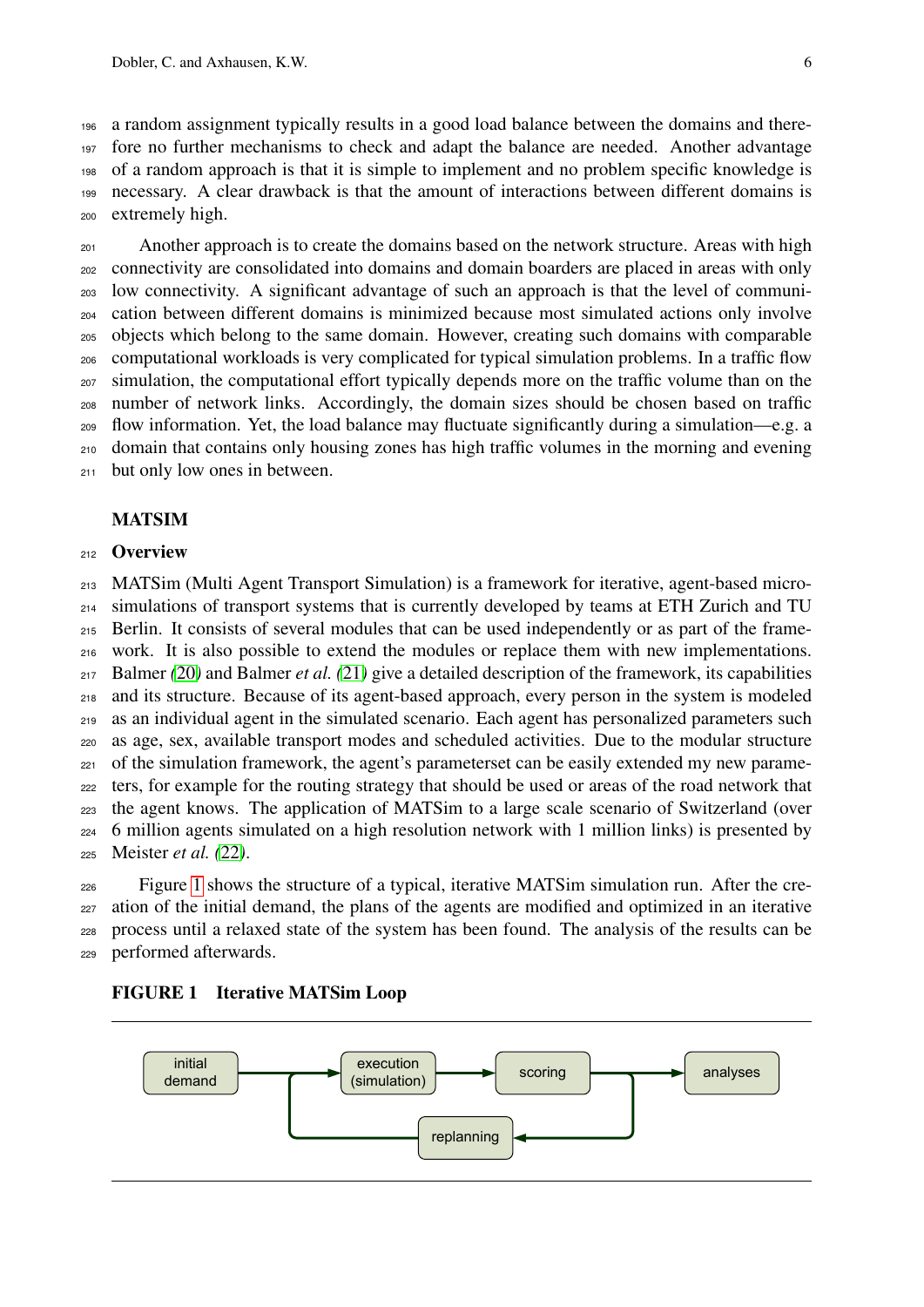The loop contains the elements *execution (simulation)*, *scoring* and *replanning*. Within the simulation module, the plans of the agents are executed. Afterwards, the scoring module uses a utility function to calculate the quality of the executed plans. The utility function for MATSim is described by Charypar and Nagel *(*[23](#page-17-3)*)*. Based on the results by scoring module, the replanning module creates new plans by varying start times and durations of activities as well as the routes to travel from one activity to another. Replanning modules currently under development will additionally allow to change order of the planned activities *(*[24](#page-17-4)*)* as well as the locations where they are performed *(*[25](#page-17-5)*)*.

 Simulation of the traffic behavior is also part of the iterative loop. Currently, four different simulation modules are available. Their task is to execute the plans of the agents within the simulated scenario. The following section describes these four simulation modules.

#### Simulation Modules

#### *QueueSimulation*

 The *QueueSimulation* is a deterministic, Java based re-implementation of Cetin's *SQSim (*[26](#page-17-6)*,* [20](#page-17-0)*)*. The simulation is based on a queue model and uses a time step based approach with a step size of one second. Within each time step, the state of the queues is considered. As a result the duration of a simulation run increases proportionally to the number of links in the network and is independent of the number of simulated agents. A major disadvantage of the *QueueSimulation* is its single core architecture. While other tasks in an iteration of MATSim can be executed in parallel threads (for example the replanning), the *QueueSimulation* still only uses one CPU core. The *QueueSimulation* offers some benefits like well documented code and its simulation listener concept which allows additional modules to interact with the simulation while it is running.

#### *QSim*

 Basically the *QSim* can be described as an extended version of the *QueueSimulation*. It con- tains several additional recently developed features like traffic signals *(*[27](#page-17-7)*)* or simulated public transport *(*[28](#page-17-8)*)*. While the *QueueSimulation* can be seen as a default implementation of a traffic simulation module with a stable state, the *QSim* is still under development. Some new features like a redesigned *Within Day Replanning Framework (*based on [29](#page-17-9)*)* will be fully implemented in the near future.

#### *DEQSim*

 Another implementation is the *DEQSim*, which implements an extended queue model and is described in detail by Charypar *et al. (*[1](#page-15-0)*)* and Charypar *et al. (*[17](#page-16-3)*)*. In addition to the FIFO (first in, first out) behavior of the queues, a gap is simulated that moves backwards through the queues which allows to simulate congestion more realistically. Two major attributes of this implementation are its multi-threaded architecture and its event based approach. As a result the calculation effort scales with the number of agents. Compared with the time step based approach of the *QueueSimulation* the event based implementation of the *DEQSim* achieves sig- nificantly shorter calculation time. A disadvantage of the *DEQSim* is that it is implemented in C++ whereas MATSim is written in Java. Therefore the communication between them is done using a time consuming file input/output interface which produces noticeable longer computa-tion times.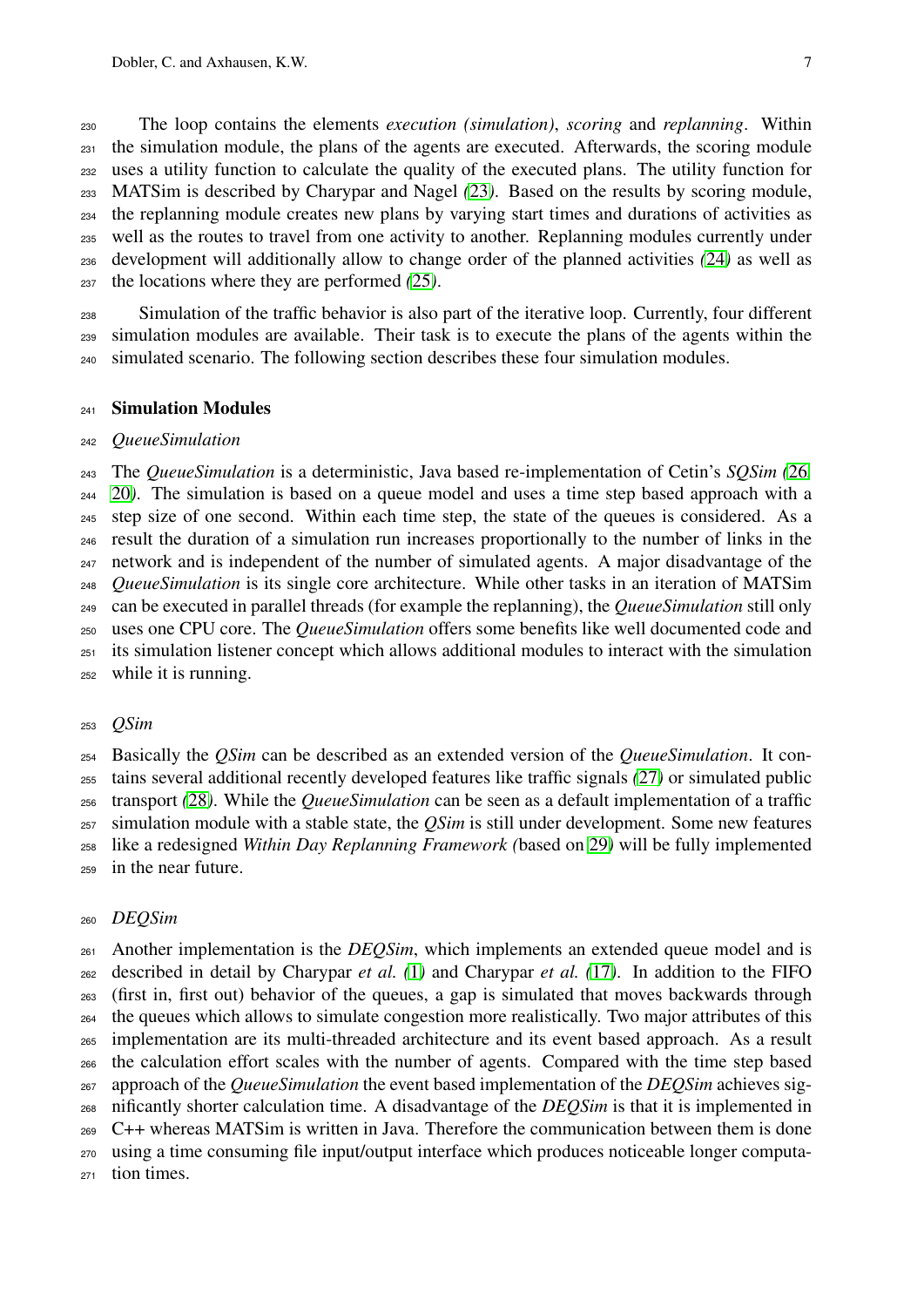#### *JDEQSim*

 The *JDEQSim* is the fourth simulation module currently available in MATSim. It is a re- designed re-implementation of the *DEQSim* in Java that is described in detail by Waraich *et al. (*[30](#page-17-10)*)*. Due to conceptual differences between C++ and Java it was not possible to reach per- formance gains by implementing the multi-threaded architecture of the *DEQSim*. Therefore, the *JDEQSim* uses only a single CPU core. However, due to its event based approach the calculation effort is significant lower compared to the *QueueSimulation* and the *QSim*.

#### IMPLEMENTATION

#### General Conditions of the Parallelization Approach

 The first decision that has to be made is whether a new simulation module should be written from scratch or if an existing one should be adapted. As presented, already multiple different simulation modules for MATSim are available. They offer a wide range of functionality and have already been used for various projects. Additionally, several simulations are documented which can be used for performance comparisons. Therefore, reusing one of those simulations is preferred.

 As second step, it has to be decided whether the parallel simulation should base on a dis- tributed or a parallel computing approach. Using the second one is preferred for two reasons. On the one hand, the implementation in the existing MATSim framework should possible with less effort and higher performance due to the fast data exchange between multiple threads. On the other hand, the performance of desktop computers has increased significantly within the last years—concerning computational power as well as available memory.

 The next decision to be made concerns the workload distribution. A first implementation of a functional decomposition for the MATSim simulation modules has already been presented *(*[30](#page-17-10)*)*. By handling the events occurring in a separated thread, a remarkable reduction of compu- tation times is reached. However, the remaining computational effort of the simulation cannot be divided into further functional blocks. Thus, implementing a domain decomposition ap-proach is necessary to reach further performance improvements.

 Finally, it has to be decided whether a simulation with a time step based or a event driven approach should be used for the implementation. While event driven approaches tend to per- form better in the field of traffic flow simulations time step based approaches seem to be easier to parallelize. There, the time steps can be used as fixed synchronization points which should reduce the communication overhead between multiple threads dramatically. The consideration of above factors and additional analysis of the source codes leads to the conclusion that the time step based *QSim* is best basis for the implementation of a parallel micro-simulation.

#### Analysis of QSim

 A simplified picture of the structure of *QSim* is shown in Figure [2.](#page-10-0) At first the simulation mod- ule has to be prepared, for example to create the simulated agents. Afterwards the simulation itself is started. In a loop the state of the simulated scenario is calculated for each time step. When no further time steps have to be simulated, some data structures, which were only used 310 by *QSim*, are removed from memory.

 A performance analysis shows that the *doSimStep* method in the *QSimEngine* consumes 312 over 90% of the computation time of a simulation run. In this context, only the computation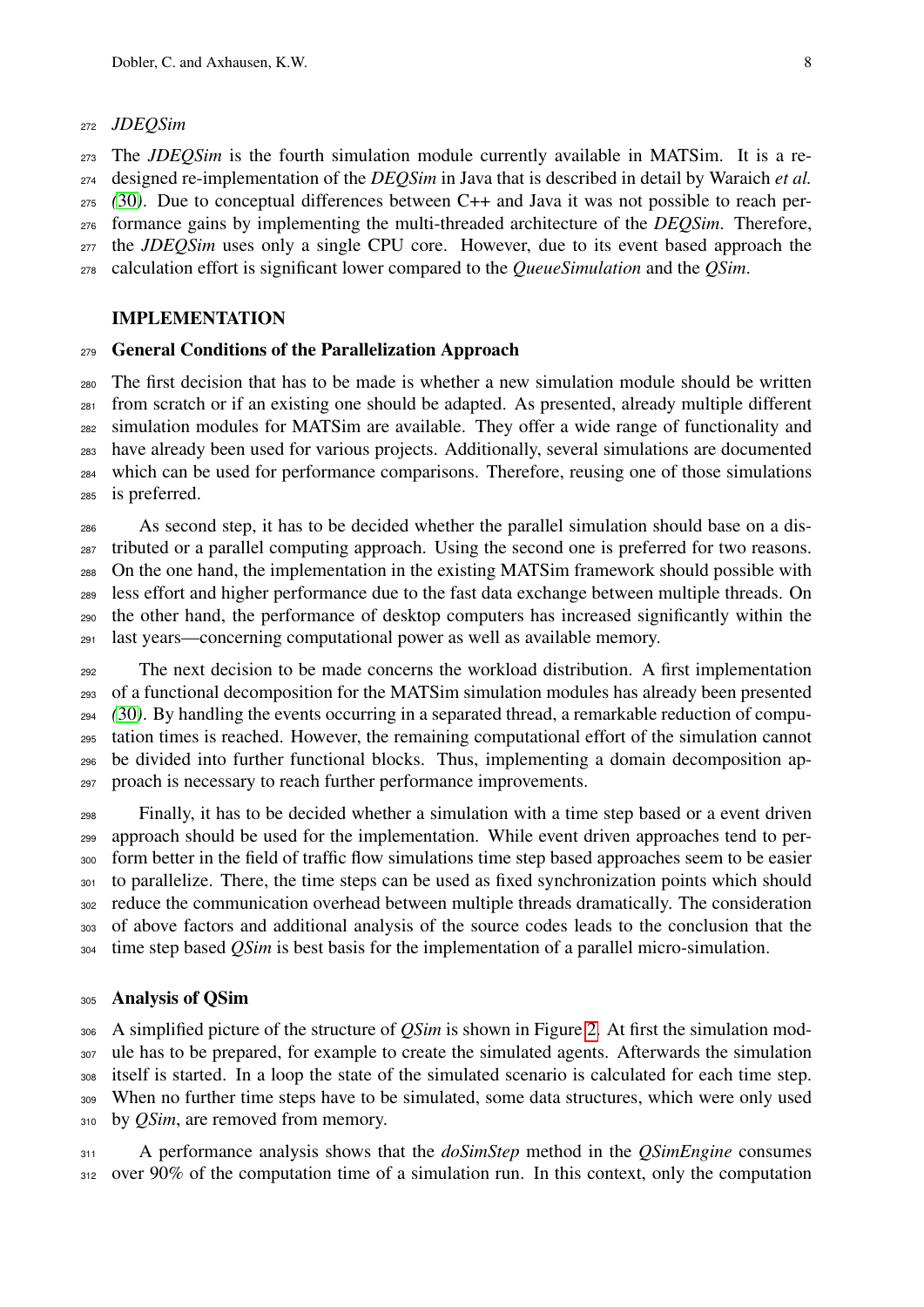

#### <span id="page-10-0"></span>FIGURE 2 Simplified structure of QSim

313 time of the simulation itself is considered, efforts for the scoring and replanning modules are <sup>314</sup> ignored. Thus, the main focus is on the parallelization of that method. Within *doSimStep* two <sup>315</sup> methods with comparable computational effort are called—*moveNodes* and *moveLinks*.

 The *moveNodes* method handles vehicles that leave one link and enter another one. Typi-317 cally a *Random* object is used to select in which order the ingoing links are handled (If all nodes are controlled by light signals, the *Random* object is never used). Therefore the result of a sim-319 ulation is influenced by the order in which the nodes are processed. This can be avoided by assigning a *Random* object to each node. Doing so will create deterministic simulation results that will slightly differ from results calculated with *QSim* because other sets of random num- bers will be used. When using multiple *Random* objects on parallel threads it is necessary to guarantee that the random numbers are independent from each other. This for example would not be the case if each *Random* object is initialized with the same initial value.

 *moveLinks* simulates the actions (e.g. agents which start and end activities) on the links as each link can be treated independently from the other ones. Therefore the links can be simu- lated on multiple threads without concerning about race conditions with one exception (Race conditions occur in situations where the result of an operation depends on the timing of events that are created concurrently on parallel running threads, which leads to an indeterministic be- havior of the system). *QSim* can teleport vehicles from one link to another one. If within one <sup>331</sup> time step multiple vehicles are teleported from different threads to one link, their order may vary. In that case they have to be ordered by their agent Id to ensure that the simulation result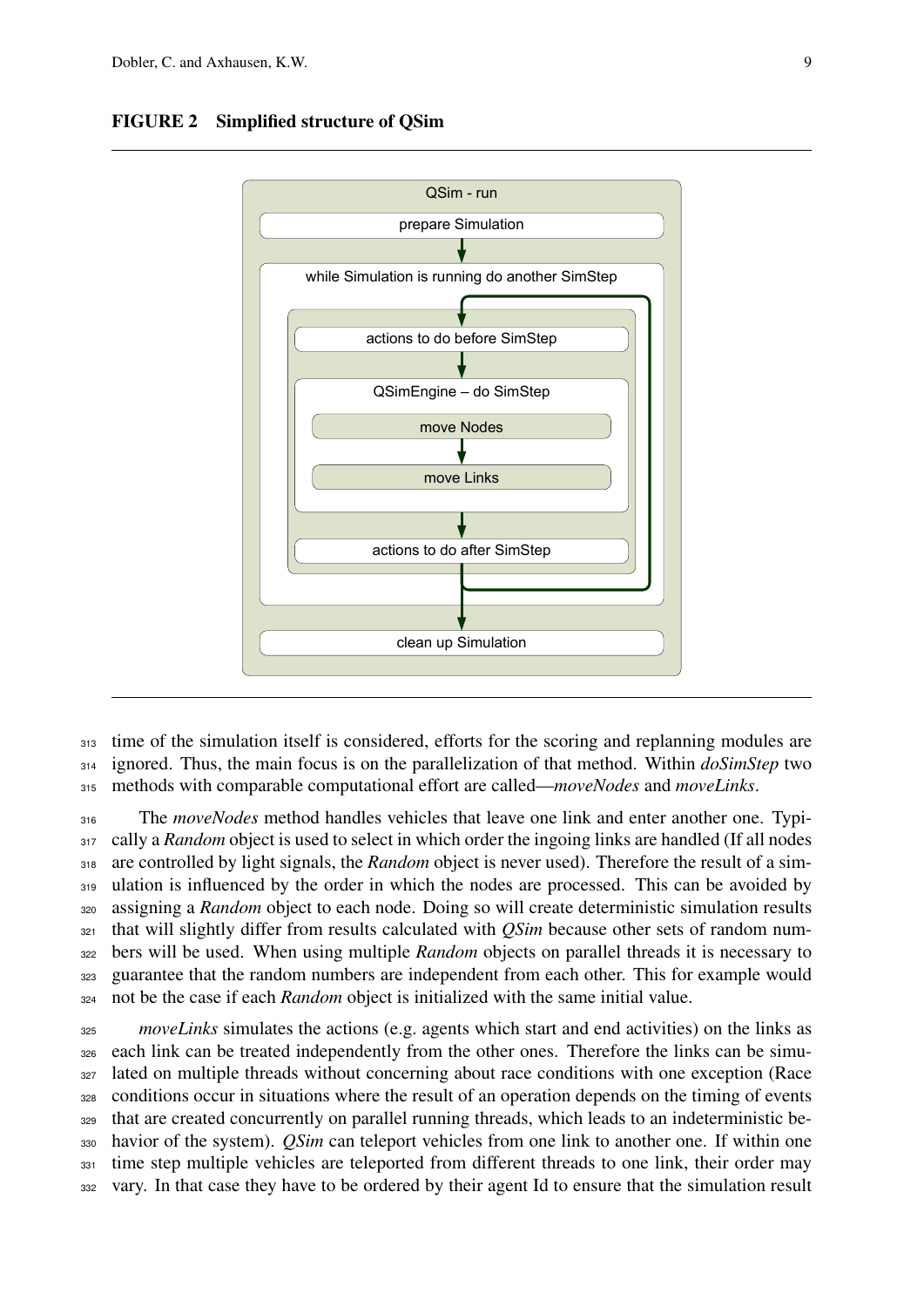is deterministic.

 At some points within *moveNodes* and *moveLinks* calls to methods in global objects (*QSim*, *QSimEngine* and *Simulation*) are executed. If multiple threads performs such method calls concurrently this may result in an unpredictable behavior of the simulation. This can be avoided by using one of two strategies. A simple but slow approach is to allow only one thread at a time to call such a method. Especially if many concurrent calls from multiple threads occur this will be a performance bottleneck. The second strategy is more complex and requires more changes in the code but results in better performance. The method is moved from the global 341 object to one which exists once per parallel thread. Additionally it may be necessary to create an additional, supervising method that is executed from the main thread.

 This can be illustrated with a simple example. Links that do not contain active vehicles are deactivated by *QSim* to reduce the calculation effort. When a vehicles enters the link, the link has to be reactivated which is done by calling a method in the *QSimEngine*. There the link is added to a list which is processed at a later point in time. In a parallel *QSim* each thread 347 could contain such a list. Finally the additional supervising method can instruct all threads concurrently to reactivate the links which they have marked before.

# 349 Structure of ParallelQSim

 If the current design of *QSim* that contains a single *QSimEngine* would be used in a parallel im- plementation, a lot of method calls in the *QSimEngine* would have to be synchronized to avoid problems with indeterministic behavior. This would result in a poor performance. This prob- lem can be avoided by using one *QSimEngine* per thread. The *ParallelQSim* introduces a code structure where a single *MultiThreadQSimEngine* manages an array of *QSimEngineThreads* that extend the Java *Thread* class and can act as *QSimEngines*. This results in the structure shown in Figure [3\(a\).](#page-12-0)

 The *MultiThreadQSimEngine* is a wrapper class that manages the communication between the *ParallelQSim* and the *QSimEngineThreads*. As a result of that structure, the *ParallelQSim* sees only the *MultiThreadQSimEngine* and is not involved in the handling of the threads—it does not even recognize that there are multiple threads involved in the simulation.

 The *QSimEngineThreads* are created once per iteration of the simulation and reused in every sim step which is considerably faster than creating new threads in each sim step. As shown in Figure [3\(b\)](#page-12-1) this is realized by two *CyclicBarriers* (*StartBarrier* and *EndBarrier*) that are part of the Java *concurrent* package. A third *CyclicBarrier* (*SeparationBarrier*) is used to synchronize the *moveNodes* and *moveLinks* actions. The threads must have handled all their nodes before they can continue with the links. When the *doSimStep* method of the *MultiThreadQSimEngine* is called, it starts the threads by triggering the *StartBarrier* and then waits until all threads have reached the *EndBarrier*.

# PERFORMANCE MEASUREMENTS

# Hardware

The experiments employed to compare the performance of the *ParallelQSim* with the existing

- *QSim* are run on a computer with two quad core CPUs (each a AMD Opteron 2380) and 24 GB
- of shared memory. A maximum of 7 cores is used for the *ParallelQSim*. The remaining core is
- 373 used for (parallel-)events handling and some background processes.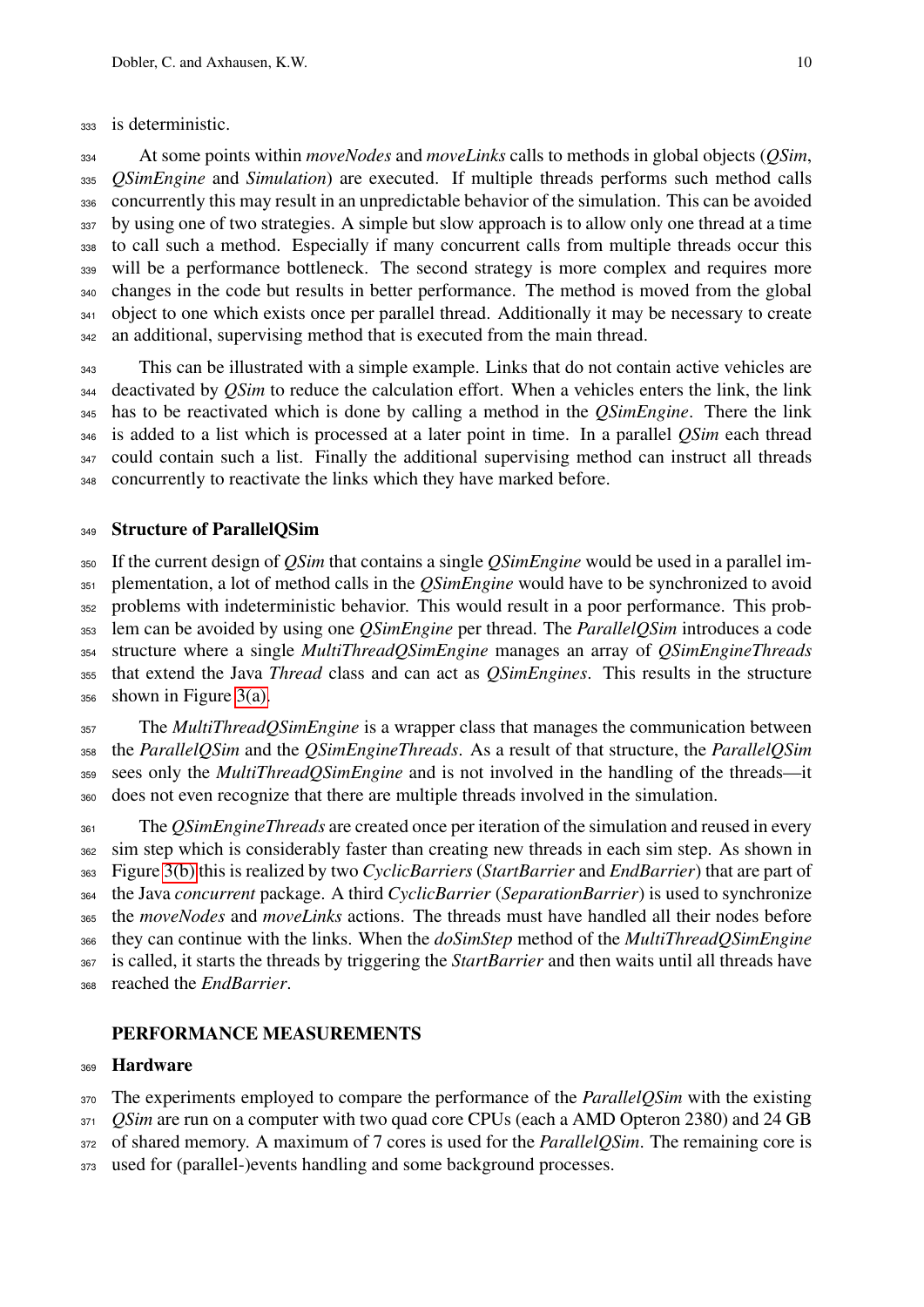## <span id="page-12-1"></span>FIGURE 3 Structure of the Implementation

<span id="page-12-0"></span>

#### <sup>374</sup> Scenarios

 $375$  As a first scenario, a 1% example of Berlin is used which is a basic example scenario used by <sup>376</sup> MATSim. It contains about 16K agents who perform 28K trips and is simulated on a network 377 with about 11k nodes and 28K links. During a simulation run 1M events are created.

 For the second and third scenario a model of Canton Zurich is used—once as 25% sample with 400K agents and 1.3M performed trips and once as 100% sample with 1.6M agents and 5.1M performed trips. The network contains 73K nodes and 163K links. A simulation run creates 47M and 158M events, respectively.

<sup>382</sup> These are real world scenarios that are typically simulated with MATSim. It is assumed, that <sup>383</sup> the results of the performance measurements can be reached on other, comparable, scenarios <sup>384</sup> as well.

## 385 Results

 The *ParallelQSim* uses the same simulation logic as *QSim*. However, simulation results pro- duced by the *ParallelQSim* are slightly different from the ones created by *QSim*, which is a result of using multiple Random objects instead of a single one. From a traffic planning point of view the results are absolutely comparable and therefore the results of the simulations runs in this section are only analyzed regarding the performance of the used simulation setup (queue 391 simulation and events handling strategy). Conclusions concerning the results from a traffic planning view have already been drawn *(*[21](#page-17-1)*,* [22](#page-17-2)*)*.

 Figure [4](#page-13-0) shows the calculation effort for the events handling in the three scenarios. The results show that the effort constitutes 25% of the total calculation effort and is not influenced by the size of the scenario. According to Amdahl's Law *(*[31](#page-17-11)*)*, which describes the maximum achievable speedup of a programm with partially parallelized code, this affects significantly the performance gain reachable. The influence of the non-parallel code can be illustrated with a simple example. If code that consumes 5% of the computation time of a program cannot be parallelized, the total calculation time cannot be reduced by more than a factor twenty—even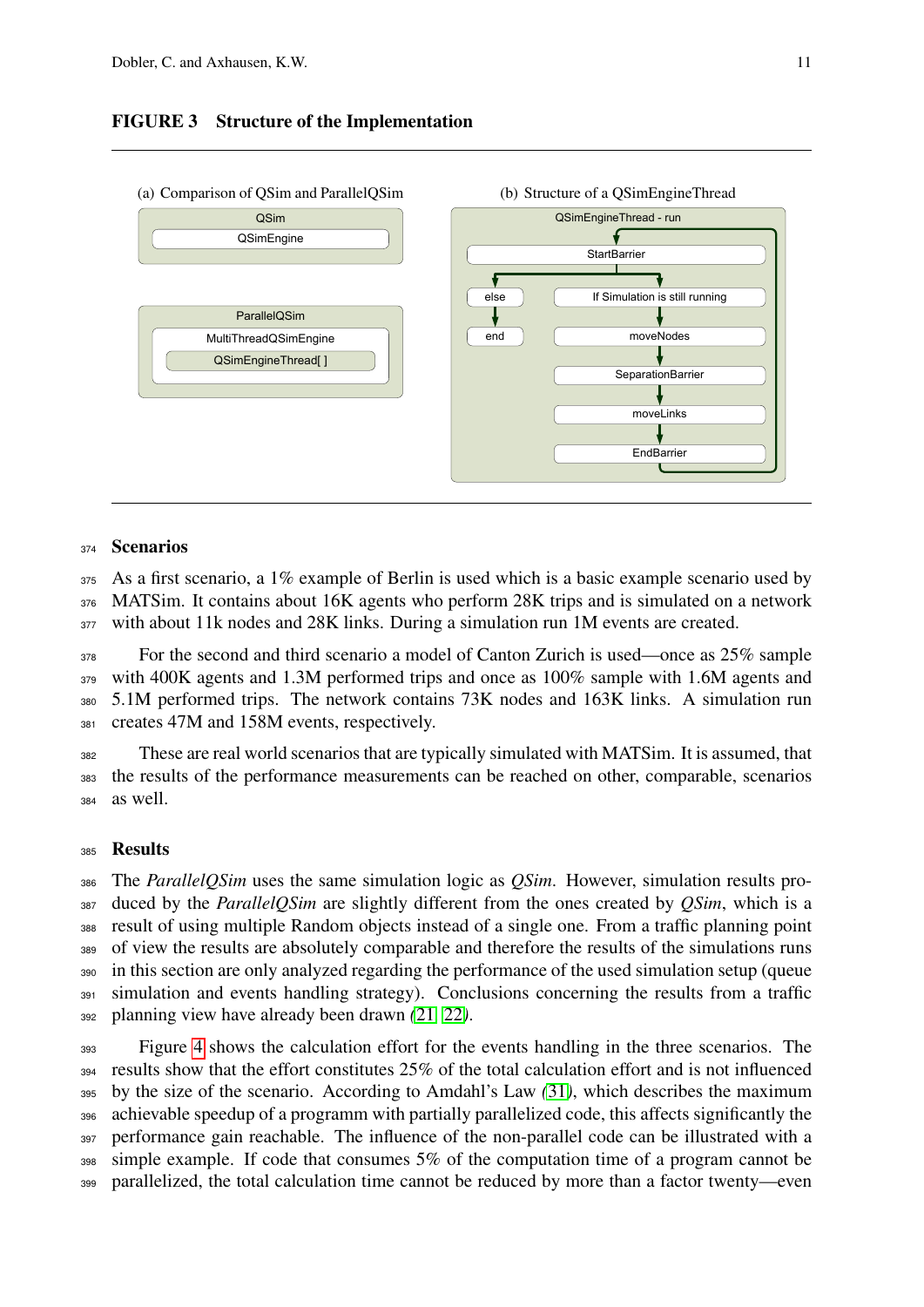<sup>400</sup> if the remaining code could be handled in zero seconds. As a result, the events handling limits

<sup>401</sup> the possible speed gain to a factor four of the calculation time of *QSim* with non-parallel events

<sup>402</sup> handling. Relative to the runs of *QSim* with parallel events handling, a performance gain of

<sup>403</sup> factor three is possible.



<span id="page-13-0"></span>FIGURE 4 Performance of different Events Handling Strategies

 Another important finding, that is also depicted in Figure [4,](#page-13-0) is the high efficiency of *Paral- lelEventsManager* in combination with *QSim*. Almost the entire calculation effort of the events handling is moved from the main thread to a separate thread. As a result, the simulation is nearly as fast as it would be without any events handling.

 $\frac{408}{408}$  Figures [5\(a\)](#page-14-0) to [5\(c\)](#page-14-1) show the results of the runs with the three test scenarios. Each figure <sup>409</sup> contains the results of runs employing *ParallelQSim* using one to seven cores and different <sup>410</sup> event handling strategies. Additionally the same scenarios have been run with the non-parallel <sup>411</sup> *QSim*.

 When the computation times of the *QSim* and the *ParallelQSim* using only one thread are compared, the difference between the calculation times is the overhead caused by the paral- lelization such as distributing and synchronizing data between the threads. In the Berlin sce- nario, a significant overhead of over 50% is found. As a result, the *ParallelQSim* cannot reduce the calculation time significantly compared to the *QSim*. However, the *ParallelQSim* itself per-417 forms quite well. The calculation time decreases by 50% if three threads are used instead of a single one. The Canton Zurich scenarios show that the calculation overhead is less signif-419 icant if the scenario gets more complex. The overhead reduces to 30% (25% scenario, using 5 threads) and 20% (100% scenario, using 6 threads). Therefore, the performance gains rise up to the—according to Amdahl's Law—highest reachable value of a factor three when using parallel events handling.

<sup>423</sup> The comparison of the results of Canton Zurich runs with parallel events handling and runs without events handling shows that there is still only a small difference in computation time. Hence, we can assume that the computation times of the events handling and the *ParallelQSim* are almost alike in these scenarios. The runs without events handling would have a notice- able shorter computation time if the events handling had become a bottleneck. However, if the simulated scenarios get even bigger events handling could clearly become a performance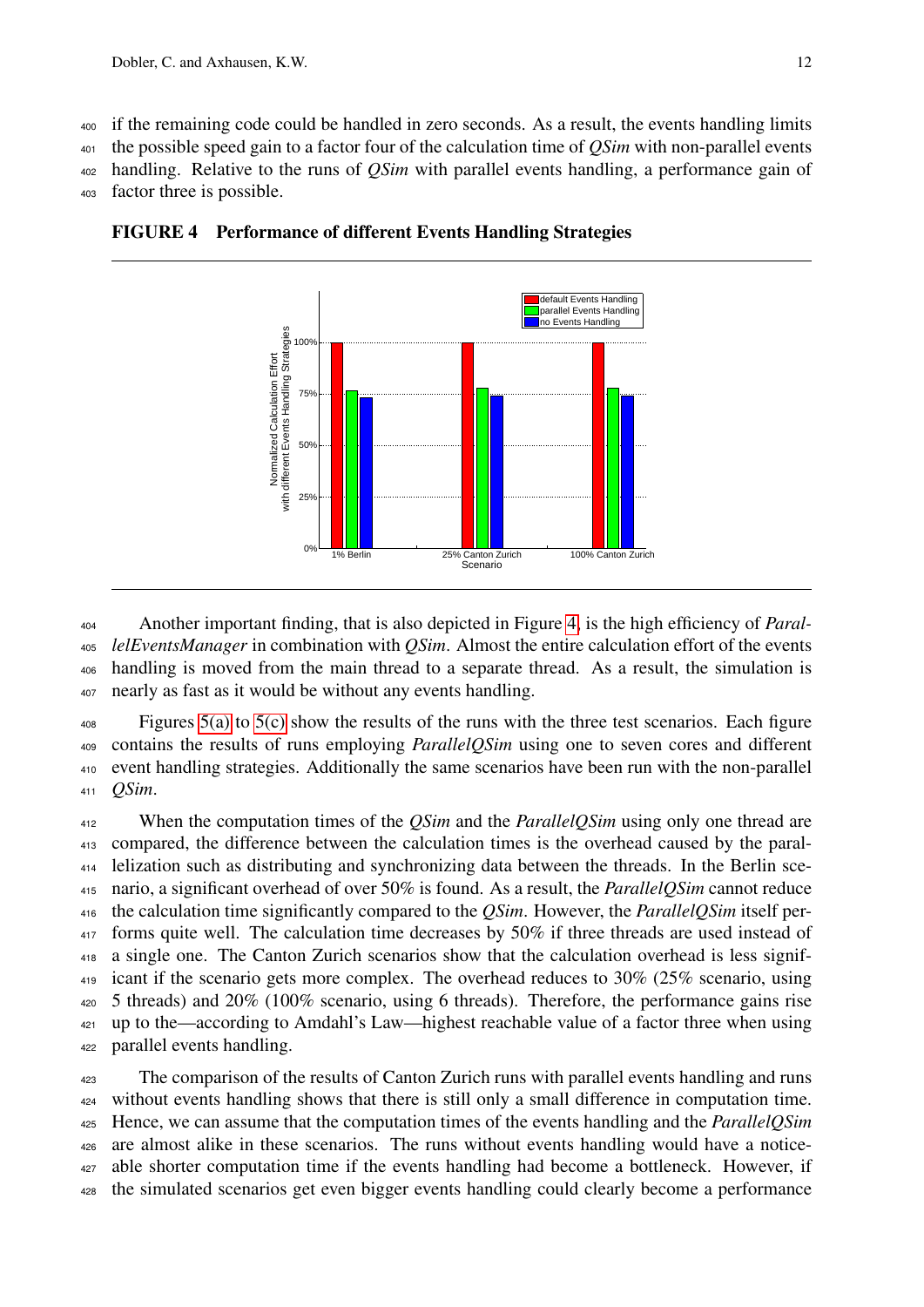

# <span id="page-14-0"></span>FIGURE 5 Results of the Sample Scenarios

<span id="page-14-1"></span><sup>429</sup> bottleneck.

<sup>430</sup> Considering only the results of the *ParallelQSim*, the number of cores used which results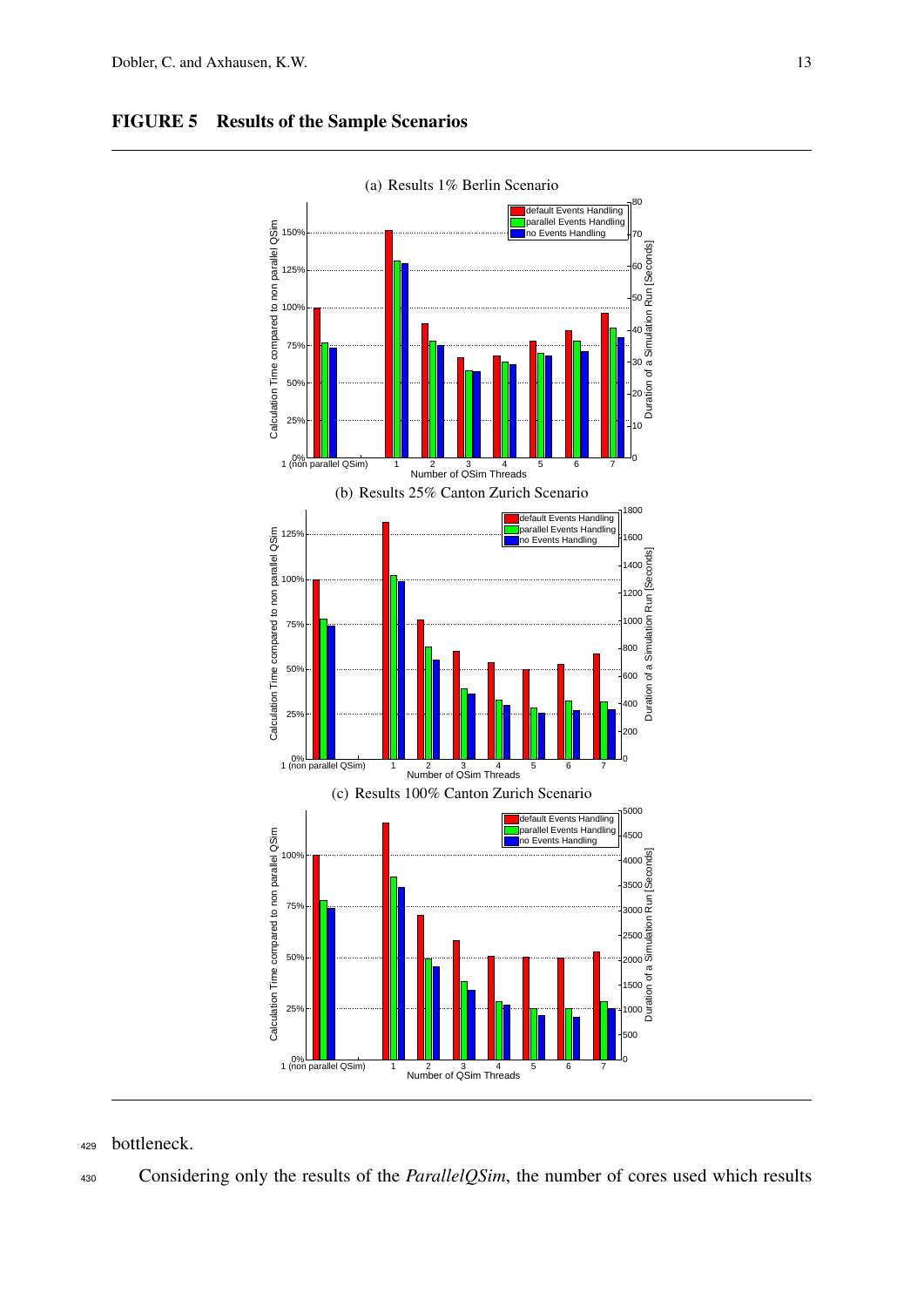in the lowest calculation times rises with the total calculation effort for the scenario. While the 432 Berlin scenario performs best with only three cores, the 25% Canton Zurich scenario should be run with five cores and the 100% Canton Zurich scenario benefits from up to six cores. An important detail is that using too many cores results in increased computation times which is a consequence of the synchronization effort that increases with the number of used cores.

## CONCLUSION AND OUTLOOK

 This paper describes the the development and implementation of a new simulation module in MATSim that reaches short calculation times by using multiple CPU cores. An adaption of the *QSim* was chosen because its time steps can be used to synchronize the data between the parallel calculation threads. Distributing the workload is done by a simple approach where the assignment of the network's links and nodes to the threads is done randomly.

 The results of the performance tests show that—depending on the scenario size—the cal- culation time can be reduced by a factor of four. Based on Amdahl's Law it is shown that the events handling could become a bottleneck when simulating large scale scenarios. A speedup of more than a factor of four is not possible. However, it is shown that the existing parallel events handling reduces the calculation effort in the main thread very efficiently. Moving the events that are created in the main thread to another thread where they are handled is done within negligible time.

Another important results of the performance tests concerns the number of CPU cores used. Depending on the complexity and size of the scenario the number of cores resulting in the best simulation performance varies. Hence, a user should keep the results of the sample scenarios in mind when choosing the number of cores for another scenario. Comparing the scenario with the given samples in this paper should lead to a reasonable choice.

 Although the results are already very satisfying there are still some further performance optimizations possible and desirable. One major point concerns the synchronization effort between the threads. Especially in smaller scenarios, this performance bottleneck reduces the attractiveness of using the *ParallelQSim*. Another topic for further developments is the events handling. Having a setup where each thread has its own set of events handlers would reduce the amount of synchronized method calls significantly and therefore should results in further performance gains.

## <span id="page-15-0"></span>**REFERENCES**

- 1. Charypar, D., K. W. Axhausen and K. Nagel (2007) An event-driven queue-based traffic flow microsimulation, *Transportation Research Record*, 2003, 35–40.
- <span id="page-15-1"></span> 2. Ferber, J. (1999) *Multi-Agent Systems: An Introduction to Distributed Artificial Intelli-gence*, Addison-Wesley, Boston.
- <span id="page-15-2"></span>3. Wooldridge, M. (2000) *Reasoning about Rational Agents*, MIT Press, Cambridge.
- <span id="page-15-3"></span> 4. Klügl, F. (2001) *Multiagentensimulation - Konzepte, Werkzeuge, Anwendung*, Addison-Wesley, Munich.
- <span id="page-15-4"></span> 5. Eymann, T. (2003) *Digitale Geschäftsagenten - Softwareagenten im Einsatz*, Springer, Berlin.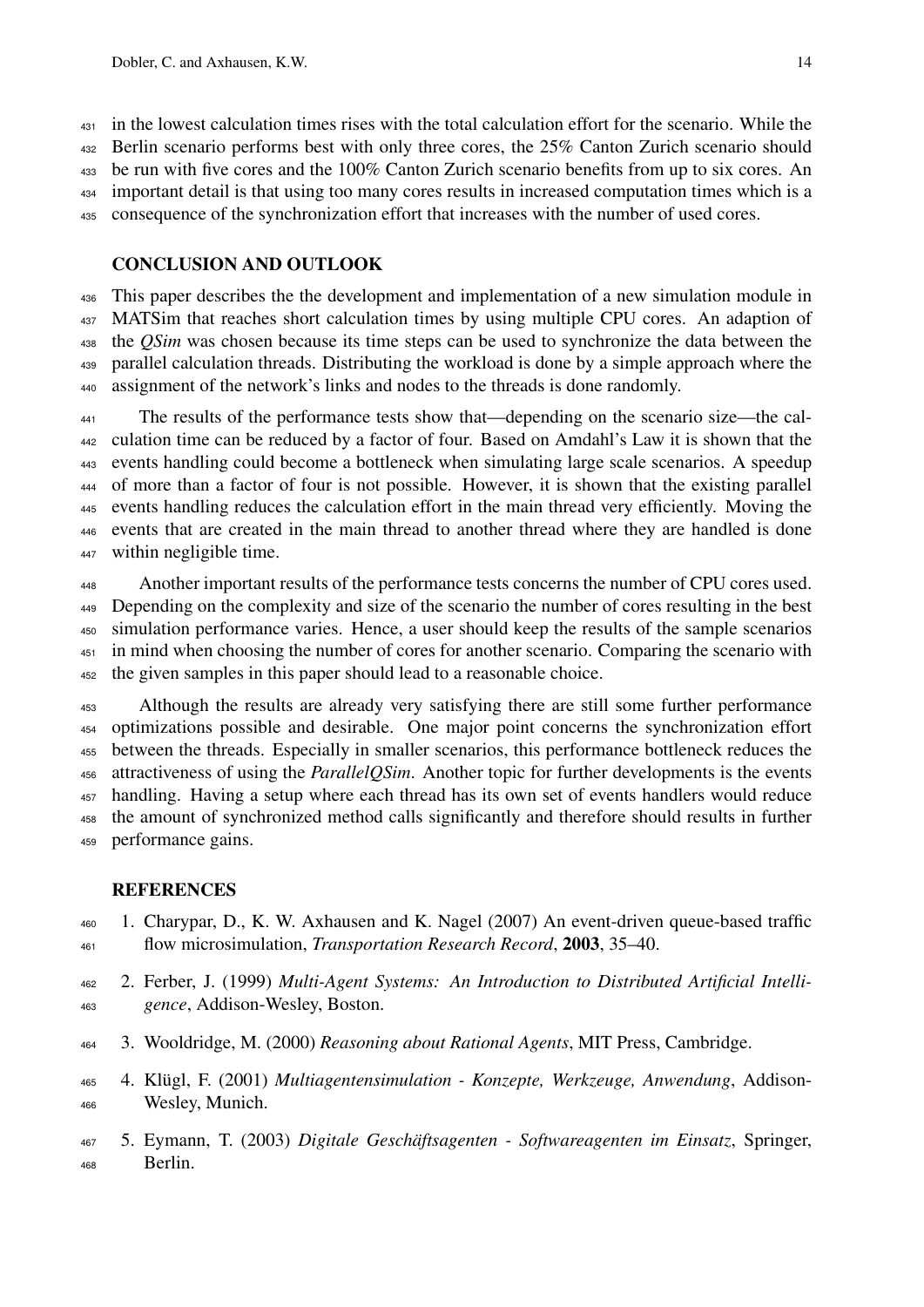- <span id="page-16-0"></span> 6. Barceló, J., J. L. Ferrer, D. Garcia, M. Florian and E. Le Saux (1998) Microscopic traffic simulation, in P. Marcotte and S. Nguyen (eds.) *Equilibrium and Advanced Transportation Modelling*, chap. 1, 1–26, Kluwer, Dordrecht.
- <span id="page-16-1"></span> 7. Nökel, K. and M. Schmidt (2002) Parallel DYNEMO: Meso-scopic traffic flow simulation on large networks, *Networks and Spatial Economics*, 2 (4) 387–403.
- <span id="page-16-2"></span> 8. Nagel, K. and M. Rickert (2001) Parallel implementation of the TRANSIMS micro-simulation, *Parallel Computing*, 58 (2) 1611–1639.
- <span id="page-16-4"></span> 9. Niedringhaus, W. P., J. M. Opper, L. Rhodes and B. L. Hughes (1994) Ivhs traffic modeling using parallel computing: Performance results, in H. J. Siegel (ed.) *Proceedings of the 8th International Symposium on Parallel Processing*, 688–693, IEEE Computer Society, Washington, D.C.
- <span id="page-16-5"></span> 10. Cameron, G. D. B. and G. I. D. Duncan (1996) Dynamic process and equilibrium in trans-portation network: Towards a unifying theory, *Journal of Supercomputing*, 10 (1) 25–53.
- <span id="page-16-6"></span> 11. Fujimoto, R. M. (2001) Parallel and distributed simulation systems, in B. A. Peter, J. S. Smith, D. J. Medeiros and M. W. Rohrer (eds.) *WSC '01: Proceedings of the 33nd confer-ence on Winter simulation*, 147–157, IEEE Computer Society, Washington, D.C.
- <span id="page-16-7"></span> 12. Robinson, S. (2004) *Simulation: The Practice of Model Development and Use*, John Wiley & Sons, Chichester.
- <span id="page-16-8"></span> 13. Hartrum, T. C. and B. J. Donlan (1988) HYPERSIM: Distributed discrete-event simulation on an iPSC, in G. Fox (ed.) *Proceedings of the third conference on Hypercube concurrent computers and applications: Architecture, software, computer systems, and general issues*, vol. 1, 745–747, Association for Computing Machinery, New York.
- <span id="page-16-9"></span> 14. Ferscha, A. (1996) Parallel and distributed simulation of discrete event systems, in A. Y. H. Zomaya (ed.) *Parallel and Distributed Computing Handbook*, 1003–1041, McGraw-Hill, New York.
- <span id="page-16-10"></span> 15. Fujimoto, R. M. (1989) Parallel discrete event simulation, in E. A. MacNair, K. J. Mus- selman and P. Heidelberger (eds.) *WSC '89: Proceedings of the 21st conference on Winter simulation*, 19–28, Association for Computing Machinery, New York.
- <span id="page-16-11"></span> 16. Logan, B. and G. Theodoropoulos (2001) The distributed simulation of multi-agent sys-tems, *Proceedings of the IEEE*, 89 (2) 174–186.
- <span id="page-16-3"></span> 17. Charypar, D., K. W. Axhausen and K. Nagel (2007) An event-driven parallel queue-based microsimulation for large scale traffic scenarios, paper presented at the *11th World Confer-ence on Transportation Research*, Berkeley, June 2007.
- <span id="page-16-12"></span> 18. Hanebutte, U. R. and A. M. Tentner (1995) Traffic simulations on parallel computers using domain decomposition techniques, paper presented at the *2nd World Congress on Intelli-gent Transport Systems*, Yokohama, November 1995.
- <span id="page-16-13"></span> 19. Willebeek-LeMair, M. H. and A. P. Reeves (1993) Strategies for dynamic load balancing on highly parallel computers, *IEEE Transactions on Parallel and Distributed Systems*, 4 (9) 979–993.